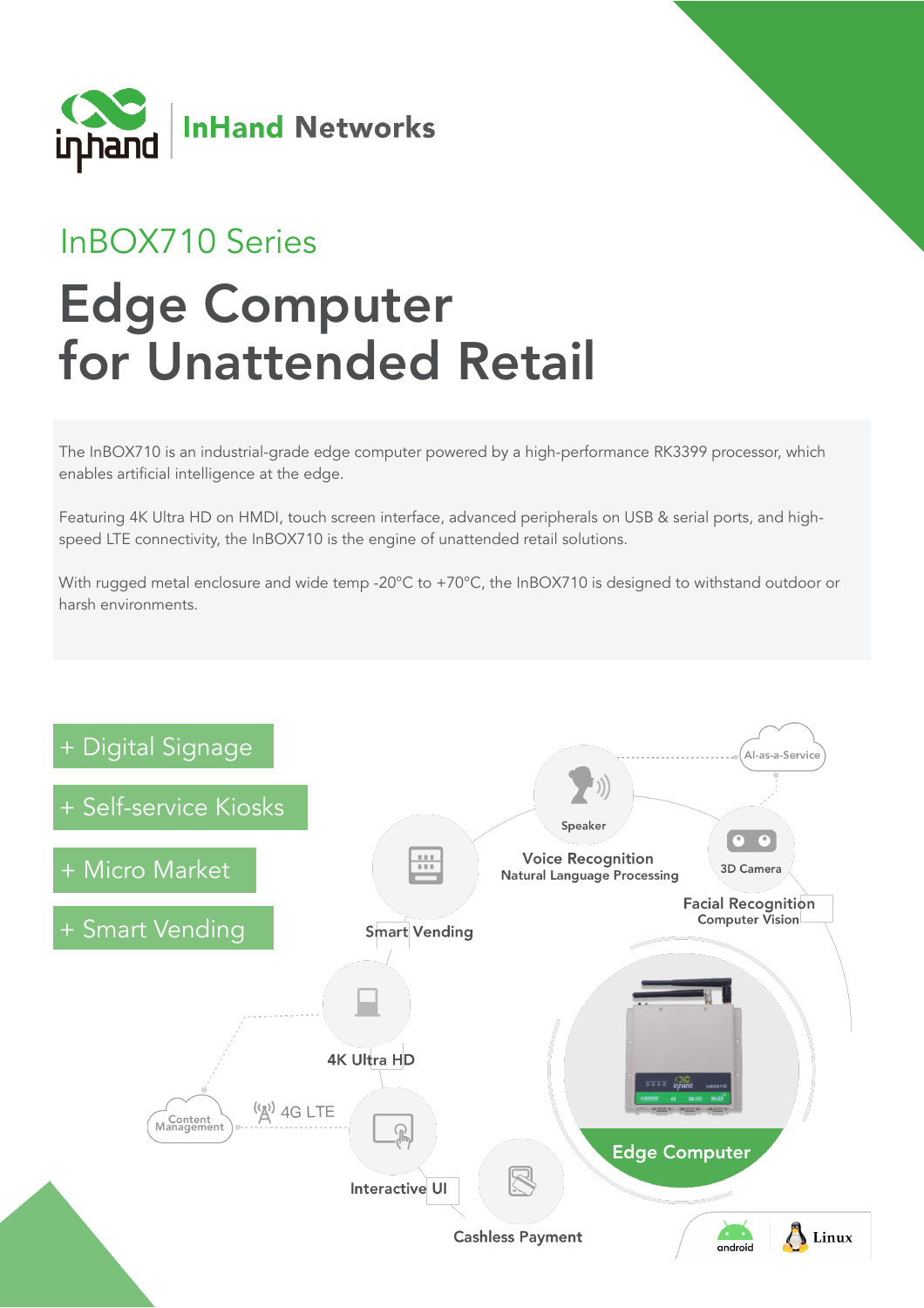### Features and Advantages

- + ARM Dual-core Cortex-A72 & Quad-core Cortex-A53
- + Android 7.1, Linux (Debian)
- + 4G LTE, Wi-Fi, Ethernet
- + HDMI
- + Serial
- + USB 3.0
- + 16GB Flash
- + Fanless Design

#### ● AI for Unattended Retail

Equipped with powerful ARM processor, USB 3.0, and LibUSB+LibUVC, the InBOX710 is capable of driving 3D cameras and other peripherals to enable facial/voice recognition powered by AI.

#### ● High-speed and Reliable LTE Connectivity

With 4G LTE/3G, the InBOX710 ensures reliable and continuous connectivity for digital signage and retail.

#### ● 4K Ultra HD Display & Touchscreen Interface

The InBOX710 edge computer/media player supports 4K@60 HZ and touchscreen to display ultra HD videos and interactive UI for an engaging customer experience.

## Specifications

|               | InBOX710                           |                                                                                                                                                                                             |                       |                                                            |  |  |  |  |
|---------------|------------------------------------|---------------------------------------------------------------------------------------------------------------------------------------------------------------------------------------------|-----------------------|------------------------------------------------------------|--|--|--|--|
| Processor     | <b>CPU</b>                         | RK3399, highest frequency: 1.8GHz; 64 bits                                                                                                                                                  |                       |                                                            |  |  |  |  |
|               | Memory                             | 2GB                                                                                                                                                                                         | Flash                 | 16GB                                                       |  |  |  |  |
| Graphic       | Processing                         | Double ISP pixel processing capability up to 800 MPix/s, with support for simultaneous data input<br>from two cameras, and high-level processing such as 3D and deep information extraction |                       |                                                            |  |  |  |  |
|               | Video codec                        | H.265/H.264/VP9 4K@60 fps HD video<br>decoding                                                                                                                                              | Image                 | BMP, JPG, PNG, GIF                                         |  |  |  |  |
| Interface     | <b>SIM Card Slot</b>               | Drawer-type SIM card holder × 1                                                                                                                                                             | <b>SD Card Slot</b>   | Drawer-type SD card holder × 1                             |  |  |  |  |
|               | Antenna                            | 3G/4G: SMA × 1; Wi-Fi: RP-SMA × 1                                                                                                                                                           | <b>LED</b> Indicators | Power, Operation Status, 3G/4G, Wi-Fi                      |  |  |  |  |
|               | Serial                             | RS232 x 3 (1 RS232 can be configured to RS485), DB9 male connector                                                                                                                          |                       |                                                            |  |  |  |  |
|               | <b>USB</b>                         | USB 2.0 Type A x 2, 2A; USB 3.0 Type A x 1, 1.5A (independent power supply)                                                                                                                 |                       |                                                            |  |  |  |  |
|               | Ethernet                           | 10/100Mbps Ethernet port × 1, LAN/WAN   Wi-Fi                                                                                                                                               |                       | 802.11b/g/n, Client/AP mode                                |  |  |  |  |
|               | <b>HDMI</b>                        | HDMI 2.0 x 1 Resolution: 4096×2160 (4K), 1920x1080, 1366x768, 1280x720, 1024x768, with audio<br>output                                                                                      |                       |                                                            |  |  |  |  |
|               | Power                              | 12V DC-input × 1 (self-lock four-core circular interface)                                                                                                                                   |                       |                                                            |  |  |  |  |
| Physical      | Installation                       | Wall-mounting                                                                                                                                                                               | Housing               | Metal, IP40                                                |  |  |  |  |
|               | <b>Dimensions</b>                  | 17x15x2.6cm                                                                                                                                                                                 | Cooling               | Fanless                                                    |  |  |  |  |
| Environment   | <b>Operating Temperature</b>       | -20°C to +70°C (industrial grade)                                                                                                                                                           |                       |                                                            |  |  |  |  |
|               | <b>Storage Temperature</b>         | -40 $^{\circ}$ C to +85 $^{\circ}$ C                                                                                                                                                        | <b>Humidity</b>       | 5-95% (non-condensing)                                     |  |  |  |  |
| Software      | <b>OS</b>                          | Android 7.1/Linux (Debian)                                                                                                                                                                  |                       |                                                            |  |  |  |  |
| <b>Others</b> | Watchdog                           | Supported                                                                                                                                                                                   | <b>RTC</b>            | Embedded RTC, power supply with<br><b>Button batteries</b> |  |  |  |  |
|               | Hardware information<br><b>API</b> | Custom API used to read hardware<br>information                                                                                                                                             | Power<br>consumption  | $<$ 10 W                                                   |  |  |  |  |
| <b>EMC</b>    | Level                              | ESD: level 3; EFT: level 3; Surge: level 3                                                                                                                                                  |                       |                                                            |  |  |  |  |
| Certification | CE、FCC、IC                          |                                                                                                                                                                                             |                       |                                                            |  |  |  |  |